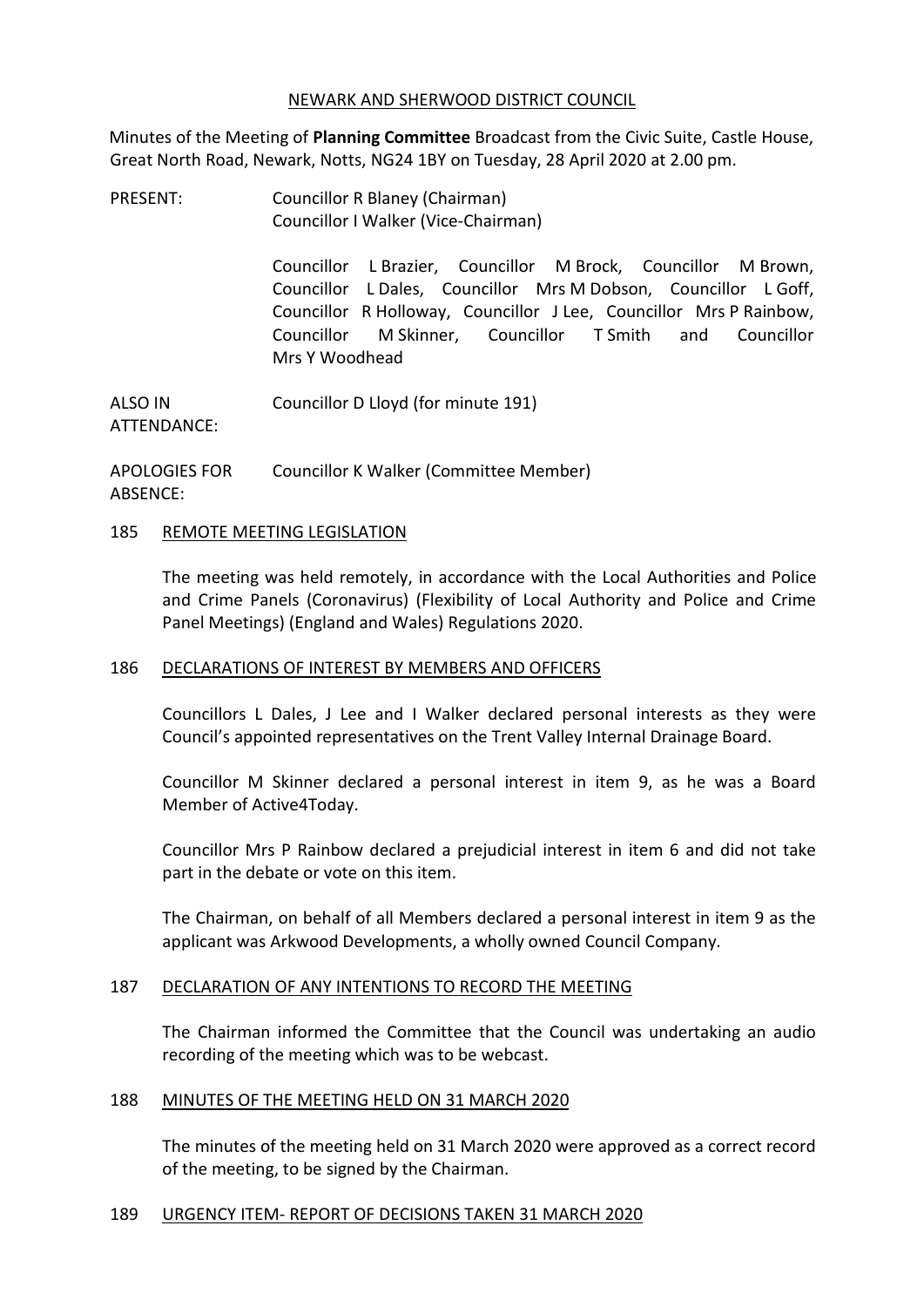The Committee considered the report of the Chief Executive detailing the decisions taken following the recommendations made by the Planning Committee at its meeting on 31 March 2020. The meeting was held in a virtual manner, according to legislation enabling meetings to be held remotely. However, at the time of the meeting, the detailed regulations had not been published, therefore the Planning Committee made recommendations for the Chief Executive to consider and determine under the urgency provisions.

AGREED that the report be noted.

#### 190 ORDER OF BUSINESS

With the agreement of the Committee, the Chairman changed the order of business and Agenda item 9 was taken after Item 5. The agenda resumed its stated order thereafter.

#### 191 LAND AT LORD HAWKE WAY AND BOWBRIDGE ROAD, NEWARK 20/00275/FULM

The Committee considered the report of the Director- Growth and Regeneration, which sought the construction of residential development for 87 dwellings and associated works which had been previously considered by the Committee at its meeting on 31 March 2020 (resubmission of 19/01790/FULM). The current application was a re-submission of the previously refused scheme in an attempt to overcome the reason for refusal relating to parking and drainage.

During the presentation to Members, which included photographs and plans of the proposed development, Members were reminded of the importance of considering the application 'afresh' and that previous planning history was a material planning consideration. It was also noted that Members had been issued with separate guidance clarifying the governance and management arrangements of Arkwood Developments, which was wholly owned by the Council. In addition, the Director-Growth and Regeneration clarified that the Covid-19 Pandemic was unlikely to be considered a material planning consideration capable of attracting more than limited weight, as separate legislation had been issued regarding the Pandemic.

A schedule of communication was tabled at the meeting which detailed correspondence received after the Agenda was published relating to updated plans to show additional parking spaces on other site plans, such as boundaries and landscaping. Late representations had also been received from the Local Ward Member Councillor R. Crowe and Notts County Council Highways raising no objections with the proposed development.

Councillor E Cropper, Newark Town Council, spoke in objection to the proposed development, urging the Committee to protect the open space for residents, raising concerns about the impact of the development on traffic congestion in the area, the size of some of the proposed properties, and the lack of measures to reflect the 'Climate Emergency' declared by the Council.

Councillor D. Lloyd, Local Ward Member, spoke in support of the application, noting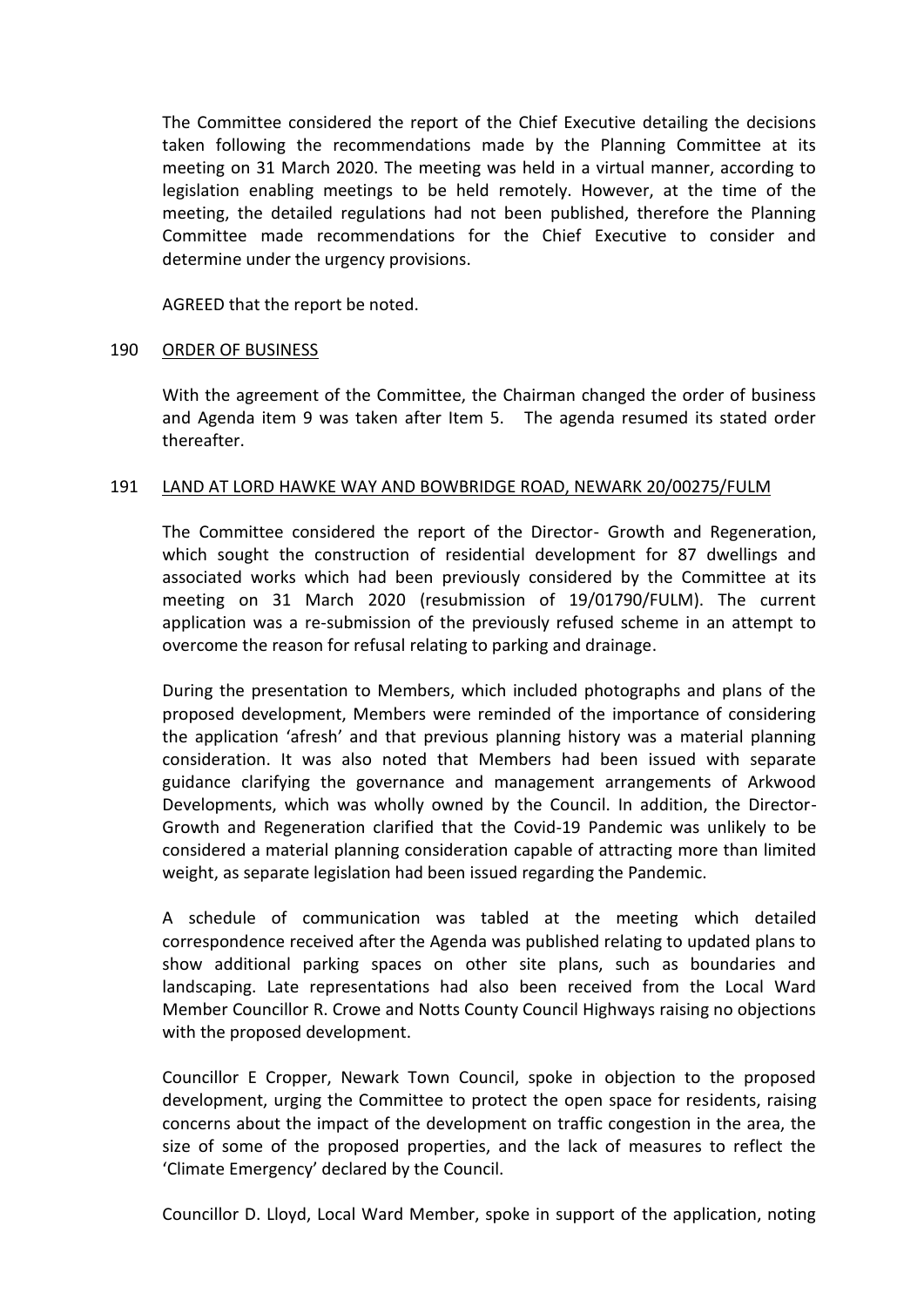that the land had been allocated for housing development, the proposed application exceeded parking space requirement and also provided bungalows. The site was well serviced by local amenities and if approved would help reduce anti-social behaviour on the site and provide support for revisions to parking required along Bowbridge Road towards the town centre.

Members considered the application. Some members raised concerns regarding the application, including over intensification of the proposed development, the impact on traffic in the area and the loss of open space. However other Members noted the increased parking provision and movement of drainage by the applicant to address the previous reasons for refusal. No concerns had been raised by Highways with regard to the traffic and the density of the proposed development was well within Policy requirements. In discussion, Members agreed to amend Condition 17 to require consultation with Local Ward Members with regard to the monies for provision of play equipment for children and young people.

AGREED ( 7 for, 6 Against, 2 abstentions ,with the Chairman having used his casting vote for ) that Planning Permission be granted, with the conditions detailed in the report, the amended conditions 2, 10, 13, and 17 detailed in the schedule of communication after the agenda was published, and the further amendment to condition 17 to require consultation with the Local Ward Members regarding the exact locations of where the provision for Children and Young People should be spent

| <b>Councillor</b> | Vote    |
|-------------------|---------|
| R. Blaney         | For     |
| L. Brazier        | Against |
| M. Brock          | For     |
| M. Brown          | Against |
| L. Dales          | For     |
| M. Dobson         | Against |
| L. Goff           | Against |
| R. Holloway       | For     |
| J. Lee            | Against |
| P. Rainbow        | For     |
| M. Skinner        | Against |
| T. Smith          | Abstain |
| I. Walker         | For     |
| K. Walker         | Absent  |
| Y. Woodhead       | Abstain |

There being an equity of votes, the Chairman used his casting vote in support of the motion to approve planning permission.

*(Councillor Mrs Y Woodhead was not present for the entire Officer presentation and*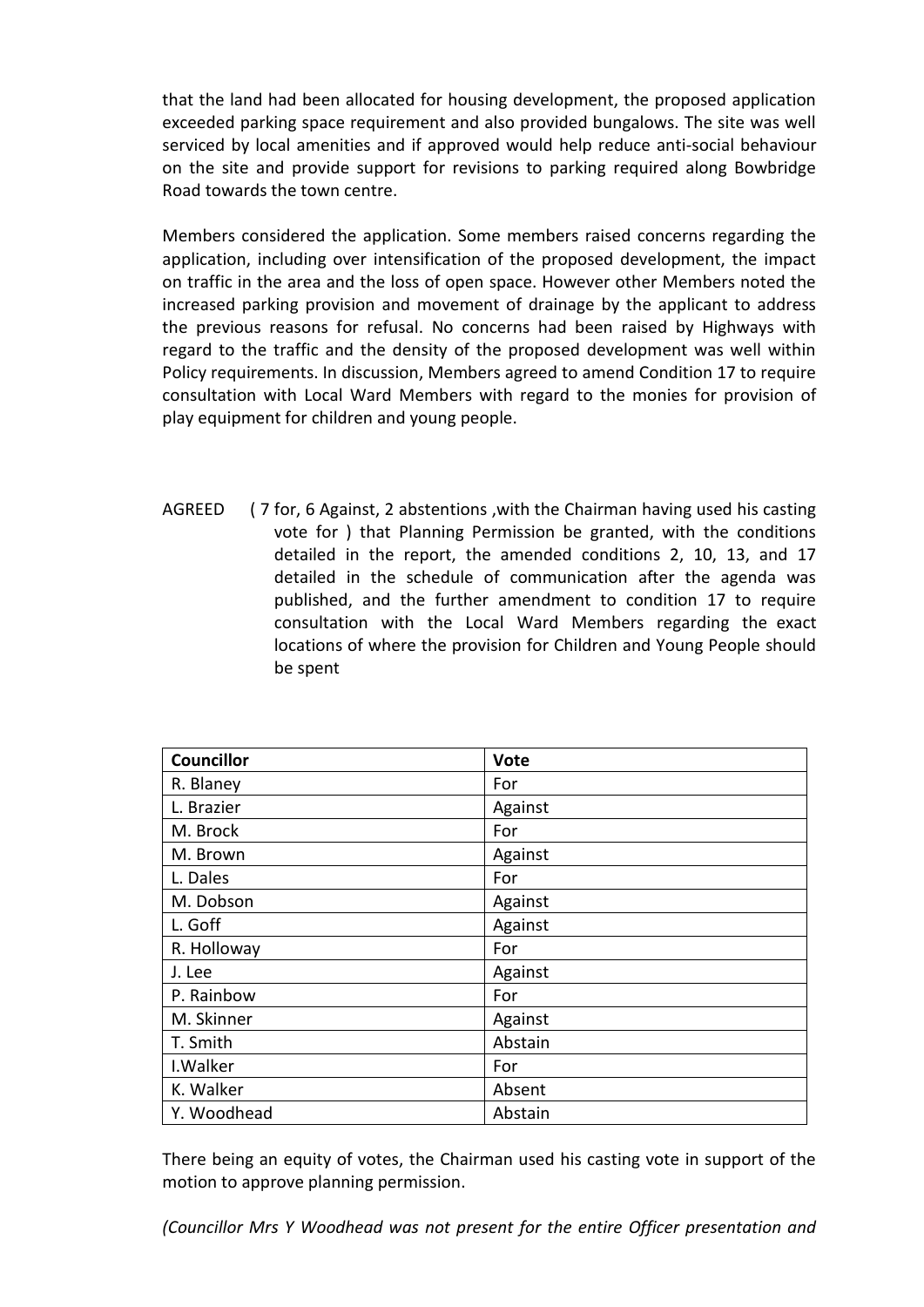*did not take part in the vote).*

#### 192 LAND REAR OF 49 THE ROPEWALK, SOUTHWELL 19/02064/FULM

The Committee considered the report of the Business Manager – Planning Development, which sought the erection of 5 dwellings at land rear of 49 The Ropewalk, Southwell, Nottinghamshire. Members considered the presentation from the Senior Planner- Planning Development, which included photographs and plans of the proposed development.

A schedule of communication was tabled at the meeting which detailed correspondence received after the Agenda was published from the agent.

Councillor M Brock, Local Ward Member, felt that the proposed development was overbearing, and cited concerns raised by Southwell Town Council and the Civic Society. In discussion, Members felt that the proposed development was over intensive and over bearing, and would have an adverse impact on neighbouring properties and amenities.

The motion to approve planning permission was put to the vote and fell. Therefore it was duly proposed and seconded to refuse planning permission, contrary to Officer recommendation.

AGREED (10 for, 2 Against, 1 abstention) that contrary to Officer recommendation planning permission be refused for the following reasons

On the grounds that In the opinion of the Local Planning Authority, by virtue of number of units, the proposal would result in an over intensive layout of development which is incongruous and detrimental to the character of the area. The cramped nature of the development would result in insufficient private amenity space for each of the dwellings with the exception of the bungalow, separation distances for plots within the site but also to neighbouring plots namely no. 49 and 49a The Ropewalk where the massing and scale of the proposed Plot 5 would have an overbearing impact. As such the proposal is deemed contrary to Core Policy 9 of the Amended Core Strategy and Policy DM5 of the Allocations and Development Management DPD as well as the NPPF which forms a material planning consideration.

| Councillor | <b>Vote</b> |
|------------|-------------|
| R. Blaney  | For         |
| L. Brazier | For         |
| M. Brock   | For         |
| M. Brown   | Against     |
| L. Dales   | For         |
| M. Dobson  | For         |
| L. Goff    | For         |

*In accordance with paragraph 12.5 of the Planning Protocol, as the motion was against officer recommendation, a recorded vote was taken.*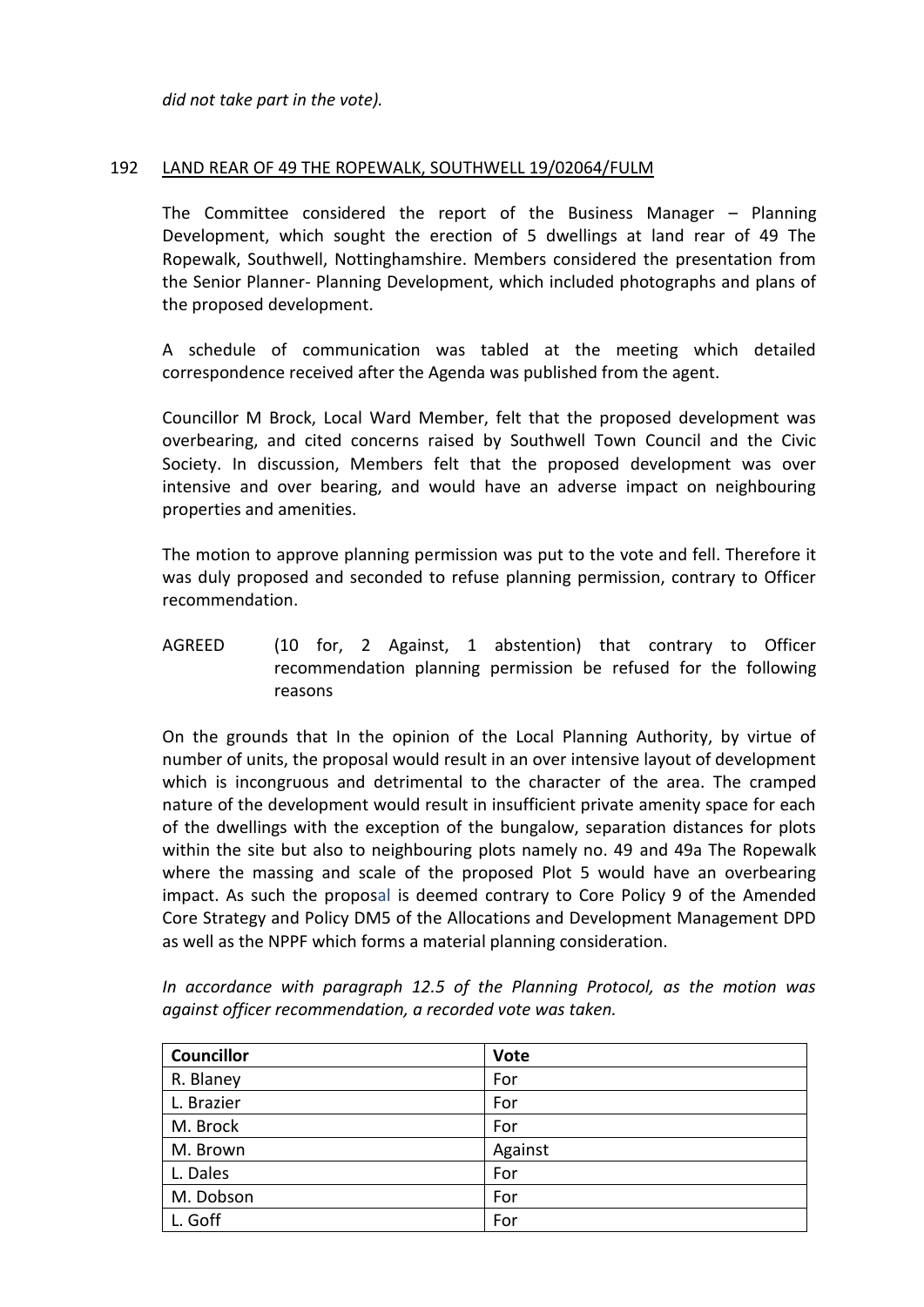| R. Holloway | For                          |
|-------------|------------------------------|
| J. Lee      | Against                      |
| P. Rainbow  | Absent declaring an interest |
| M. Skinner  | Abstain                      |
| T. Smith    | For                          |
| I. Walker   | For                          |
| K. Walker   | Absent                       |
| Y. Woodhead | For                          |

## 193 FIRST FLOOR AT ROBIN HOOD HOTEL, KIRKLINGTON ROAD, RAINWORTH 19/02237/FUL

The Committee considered the report of the Business Manager – Planning Development, which sought conversion of first floor space into 6 apartment units, 5 x one Beds and 1 x Studio, external entrance and fire exit staircase introduced on the facade facing the existing car park at First Floor at Robin Hood Hotel, Kirklington Road, Rainworth.

A schedule of communication was tabled at the meeting which detailed correspondence received after the Agenda was published which was an amended site location plan, extending the application site to include the parking and bin storage area.

Members considered the presentation from the Business Manager- Planning Development, which included photographs and plans of the proposed development.

Councillor T Smith, Local Ward Member spoke raising concerns with the application. Whilst he felt that the first floor of the building should be put to use, the proposed application would lead to cars passing the pedestrian walkway into the store, and he felt that this could lead to an accident.

Other Members of the Committee echoed the concerns raised, and also considered the parking area, which it was felt was too small to accommodate sufficient parking and delivery vehicles. On being put to the vote, the motion to approve planning permission fell unanimously and it was therefore duly proposed and seconded that planning permission be refused, contrary to Officer recommendation.

AGREED (Unanimously) that Planning Permission be refused, against the Officer Recommendation, for the following reasons-

In the opinion of the Local Planning Authority, the proposed development would not provide appropriate and effective parking provision for future residents of and potential visitors to the proposed apartments, which would result in an unjustified loss of parking provision for the existing Tesco Express store. In addition, the proposed location of dedicated resident's parking spaces to the north east corner of the application site would exacerbate existing safety issues within the existing Tesco car park which would be further exacerbated when deliveries to Tesco Express are taking place, putting pedestrians at increased risk of collisions with vehicles entering and exiting the site. The proposal is therefore considered contrary to the provisions of Spatial Policy 7 'Sustainable Transport' of the Amended Core Strategy DPD (adopted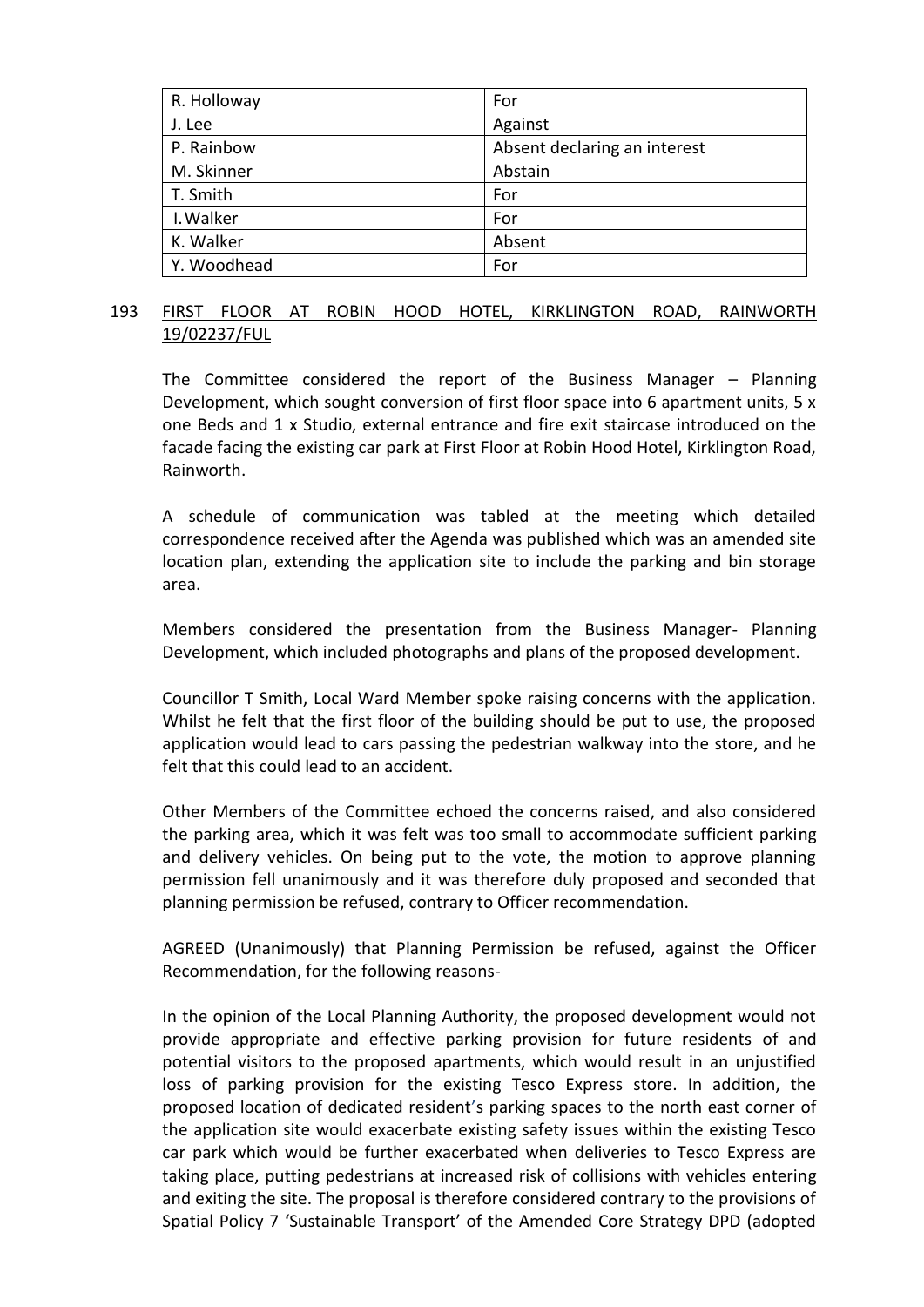March 2019) and Policy DM5 'Design' of the Allocations & Development Management DPD which require development proposals to ensure provision is made for safe and convenient access for all and the loss of parking provision to be justified.

## 194 LAND ADJACENT OLD NORSE HOUSE, STATION ROAD, BLEASBY 20/00041/FUL

The Committee considered the report of the Business Manager – Planning Development, which sought Change of use of land from paddock land to residential use and erection of three bay garage with store above, for use by Old Norse House.

A schedule of communication was tabled at the meeting which detailed correspondence received after the Agenda was published from the Chairman of Bleasby Parish Council containing the Parish Council objections to the proposed development.

Members considered the presentation from the Business Manager- Planning Development, which included photographs and plans of the proposed development.

In discussion, the Committee were in agreement that the proposed development was too large, and overbearing to neighbouring properties. Members also felt that agricultural and paddock land should not be used for the residential development.

AGREED (Unanimously) the Planning Permission be refused, contrary to Officer recommendation, for the following reasons

In the opinion of the Local Planning Authority, the proposed development would result in the unjustified loss of paddock land, contrary to the locational criteria outlined in Spatial Policy 3 'Rural Areas' of the Amended Core Strategy DPD (adopted March 2019), which supports the development of sites within the existing built extent of the village, including dwellings and their gardens, commercial premises, farm yards and community facilities but not the development of undeveloped land, fields, paddocks or open space which form the edge of built form. Furthermore, the development fails to comprise any of those identified as being acceptable within the open countryside within Policy DM8 'Development in the Open Countryside of the Allocations & Development Management DPD (adopted July 2013). No material considerations outweigh the harm identified.

In the opinion of the Local Planning Authority, the proposed garage and store would be inappropriately located outside of the residential curtilage of the dwelling it is proposed to serve and result in an adverse and unacceptable impact upon the amenities of neighbouring residents at the property known as Horstead by virtue of an enclosing and overbearing impact on their rear garden and property. The proposal is therefore contrary to the provisions of Policy DM5 'Design' of the Allocations & Development Management DPD (adopted July 2013) which requires development proposals to have regard to their impact on the amenity or operation of surrounding land uses and where necessary mitigate for any detrimental impact. No material considerations outweigh the harm identified.